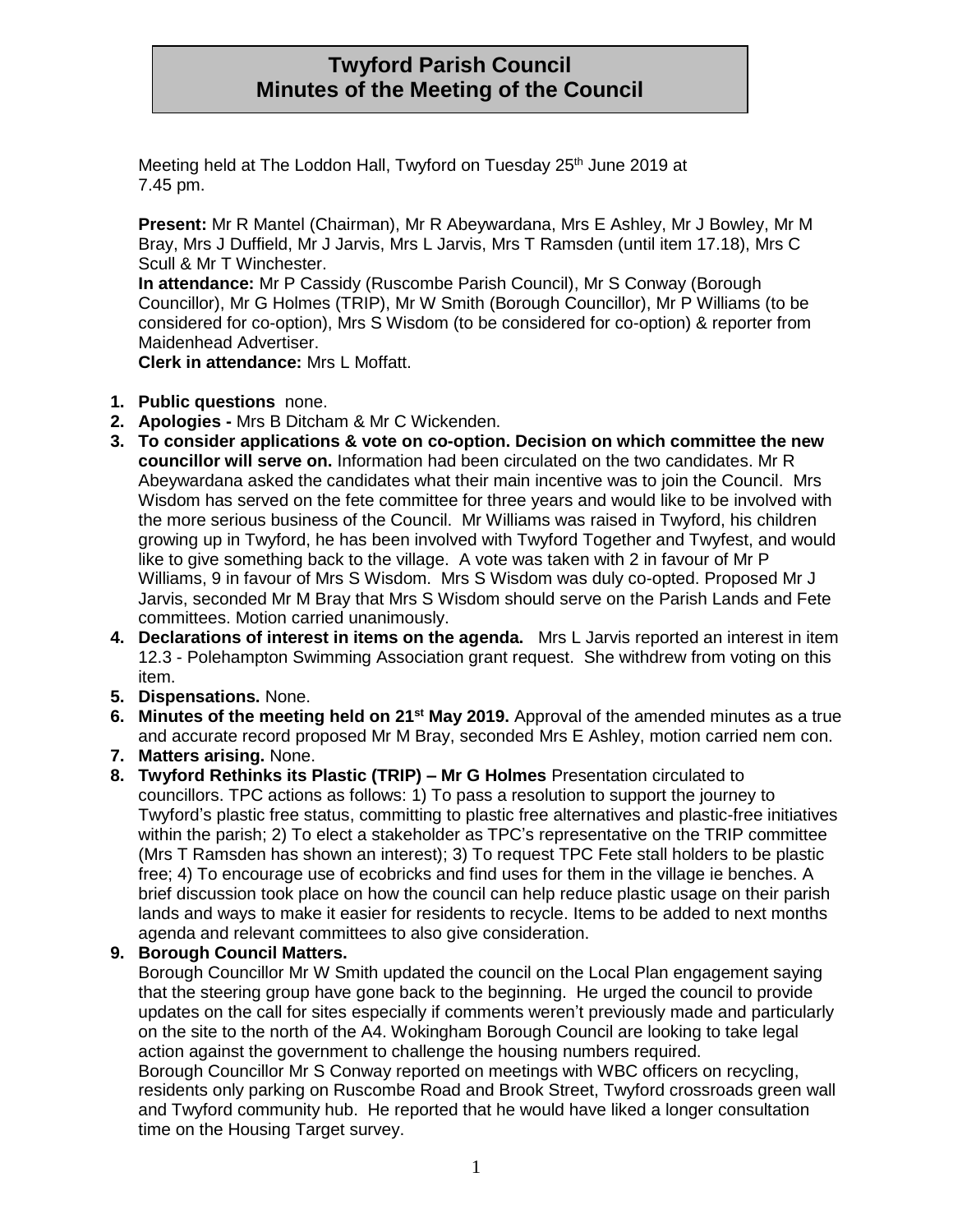- **10. Liaison with Ruscombe Parish Council.** Mr P Cassidy reported on the Ruscombe Parish Council neighbourhood plan and CIL funds.
- **11. Appointment of Ms C Scull to committee** Proposed Mr J Jarvis, seconded Mr T Winchester to appoint Mrs C Scull to the Planning & Amenities committee. Motion carried unanimously.
- **12. Reports and to receive any recommendations from committees:**
- **12.1**Planning and Amenities Committee & Neighbourhood Plan 04.06.19 Mr J Jarvis reported highlighting item 9.7. Mrs E Ashley reported on the Neighbourhood Plan subcommittee meeting highlighting the data entry of the questionnaires.
- **12.2**Parish Lands Committee 11.06.19 Mr J Bowley reported highlighting items 9,15.6 and 16.2.
- **12.3** Finance and General Purposes Committee 18.06.19 Mr T Winchester reported highlighting item 9 – that the office mobile phone contracts wont be renewed as the clerk and assistant clerk are using their own phones.

Budget and Capital statement to 31.03.19 – circulated by email – noted.

Following a review the committee **RECOMMEND to Full Council** no change to the Bullying & Harassment policy. Motion carried unanimously.

Following a review the committee **RECOMMEND to Full Council** no change to the Handling complaints procedure policy. Motion carried unanimously.

The committee recommend a loan of £5,000 to be repaid over 5 years to Polehampton Swimming Association. Motion carried unanimously.

- **12.4** Fete Committee 11.06.19 & 25.06.19 Mr M Bray summarised the fete committee minutes highlighting the appointment of a new chairman and vice chairman, approval of the temporary events notice, flyers to be distributed by RG10, posters available for councillors to arrange display and banners being produced.
- **13. Other representatives reports**
- **13.1** Community Hub no report.
- **14. Clerk's report** The clerk requested help to distribute the fete posters and help required on the day.
- **15. APM question** Mr M Yeates Why are Mr & Mrs Jarvis standing for election? Mr Mantel asked the clerk to respond saying that candidates are entitled to stand if they have lived in the parish/community area or within three miles of it during the whole of the 12 months before the day of nomination and the day of election.

**16. Items to be discussed at the next meeting** In addition to the TPC actions from the Twyford Rethinks its Plastic presentation Mr R Abeywardana asked for the council to consider setting up a Twyford Green Taskforce and less duplication and a Cleaner Greener Twyford.

#### **17. Correspondence (circulated to councillors by email):**

**17.1** Twinning Association Minutes 09.05.19 (circulated 17.05.19) Noted.

**17.2** Twyford Rethinks its Plastic (circulated 17.05.19) Noted.

**17.3** NALC/LGRC Expo- 6 weeks to go (circulated 20.05.19) Noted.

**17.4** May Half term activities at Wokingham Borough Libraries (circulated 20.05.19) Noted.

**17.5** The Chain Newsletter (circulated 20.05.19) Noted.

**17.6** BALC Training Calendar for 2019 (circulated 23.05.19) Noted.

**17.7** Action for All E-Bulletin [12] (circulated 03.06.19) Noted.

**17.8** Ruscombe Parish Council agenda 05.06.19 (circulated 03.06.19) Noted.

**17.9** WBC - New Council Leader Elected and Executive Announced (circulated 03.06.19) Noted.

**17.10** WBC – chance for cyclists to win £750 (circulated 06.06.19) Noted.

**17.11** CCB - Invitation to attend Training Opportunities in Berkshire (circulated 10.06.19) Noted.

**17.12** 2019 Community Forums - mark your calendars (circulated 11.06.19) Noted.

**17.13** Notice of Casual Vacancy (circulated 11.06.19) Noted.

**17.14** Major development community forums (circulated 18.06.19) Noted.